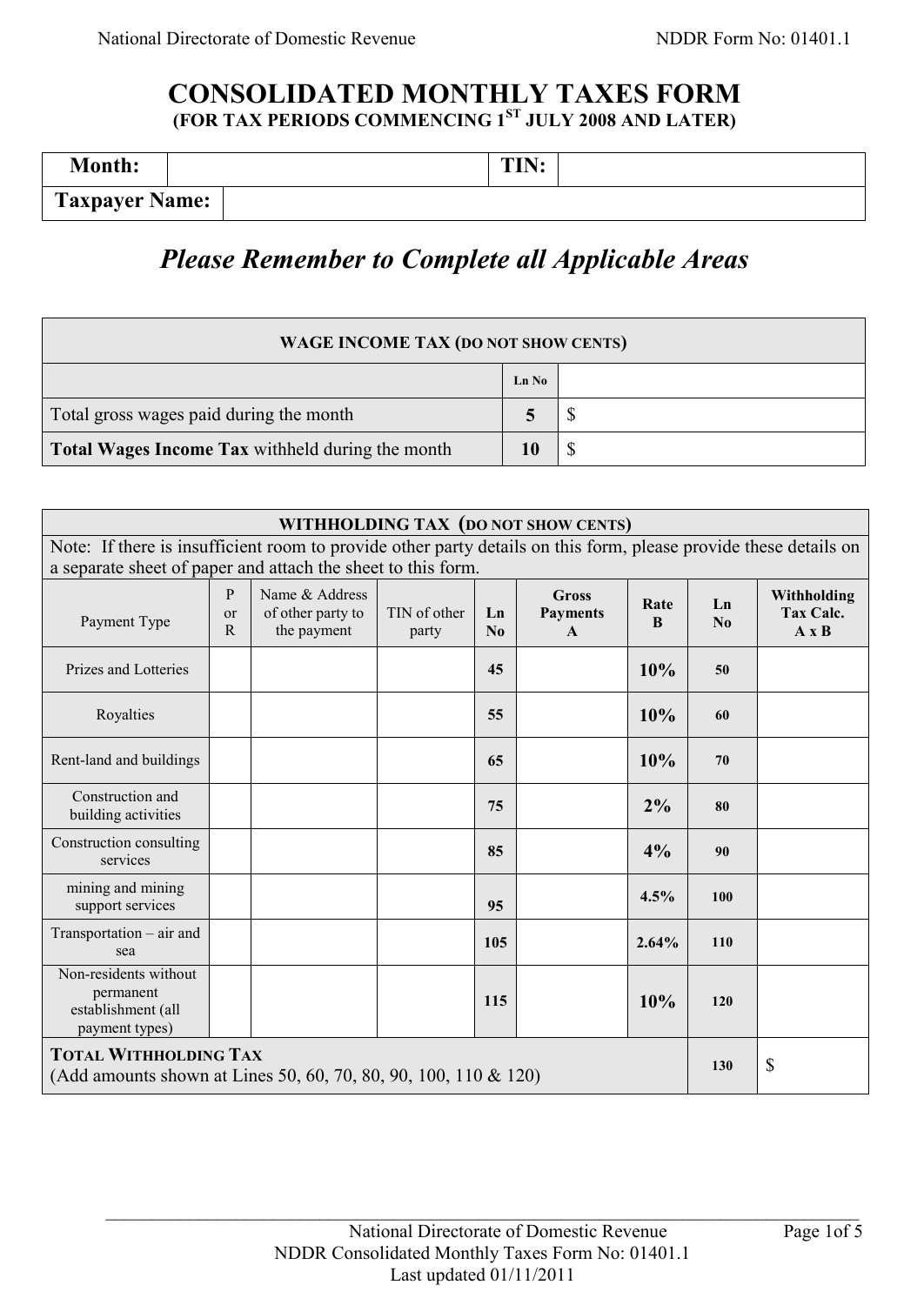| <b>SERVICES TAX (DO NOT SHOW CENTS)</b>             |                      |                    |    |  |
|-----------------------------------------------------|----------------------|--------------------|----|--|
| <b>Service Type</b>                                 | Ln<br>N <sub>0</sub> | <b>Total Sales</b> |    |  |
| Hotel services                                      | 15                   |                    |    |  |
| Restaurant and bar services                         | 20                   |                    |    |  |
| Telecommunications services                         | 30                   |                    |    |  |
| <b>Total Sales</b>                                  |                      |                    |    |  |
| $(Add lines 15+20+30)$                              | 35                   |                    |    |  |
| <b>SERVICES TAX PAYABLE</b> (Multiply Line 35 x 5%) |                      |                    | 40 |  |

| ANNUAL INCOME TAX INSTALMENT PAYMENTS FOR 20                                                                                                                                                                               |                                              |    |  |  |
|----------------------------------------------------------------------------------------------------------------------------------------------------------------------------------------------------------------------------|----------------------------------------------|----|--|--|
| To be used by all taxpayers. For Quarterly Installment Payers<br>Installments are due on the 15 <sup>th</sup> of April, July & October of the tax<br>year and 15 <sup>th</sup> January of the following year. For monthly  | <b>Total Turnover</b>                        | l0 |  |  |
| Installment Payers Installments are due on the 15 <sup>th</sup> day of each<br>month beginning in February of the tax year. The Installment<br>amount is calculated as 0.5% of Total Turnover for the quarter or<br>month. | <b>Total Turnover</b><br>Multiply by $0.5\%$ | 20 |  |  |

|                                                                                | <b>PAYMENT ADVICE</b> |                     |  |
|--------------------------------------------------------------------------------|-----------------------|---------------------|--|
| TIN:                                                                           | <b>MONTH:</b>         | YEAR: 20            |  |
| <b>WAGES TAX:</b> (This is usually the amount at label 10)                     | \$                    | $A/C$ 286442.10.001 |  |
| <b>WITHHOLDING TAX:</b> (This is usually the amount at label 130)              | \$                    | $A/C$ 286830.10.001 |  |
| <b>SERVICES TAX:</b> (This is usually the amount at label 40)                  | \$                    | $A/C$ 286636.10.001 |  |
| INCOME TAX INSTALMENT (0.5%) OF MONTHLY OR QUARTERLY<br><b>TURNOVER/SALES)</b> | \$                    | $A/C$ 286539.10.001 |  |
| <b>TOTAL PAID</b>                                                              | \$                    |                     |  |

| <b>DECLARATION:</b><br>I, (full name)<br>provided on this form is true and correct. | declare that the information |
|-------------------------------------------------------------------------------------|------------------------------|
| Signature:                                                                          | Telephone No:                |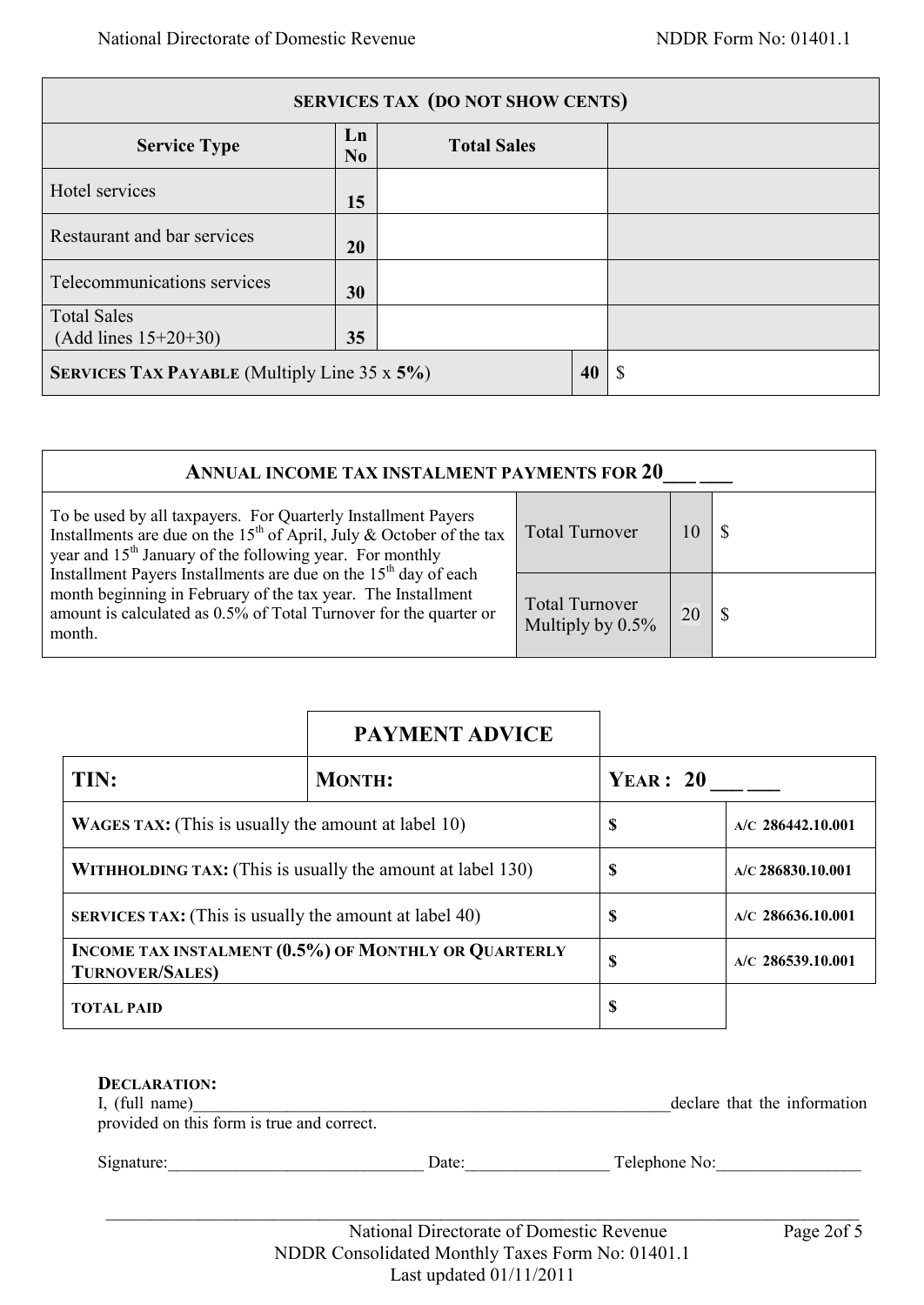**CHANGE OF TAXPAYER DETAILS:** Only complete if your details have changed and you have not already informed the NDDR about the changes

| <b>CHANGE OF TAXPAYER NAME</b> (If you have changed your legal name, you must attach documentary<br>$\mathbf{A}$<br>evidence of the name change.                            |                                                                                                                      |             |                                                      |  |  |
|-----------------------------------------------------------------------------------------------------------------------------------------------------------------------------|----------------------------------------------------------------------------------------------------------------------|-------------|------------------------------------------------------|--|--|
| 1. Sole Trader:                                                                                                                                                             |                                                                                                                      |             |                                                      |  |  |
| Family Name:                                                                                                                                                                |                                                                                                                      | First Name: | Other Names:                                         |  |  |
| 2. Other Enterprises                                                                                                                                                        |                                                                                                                      |             |                                                      |  |  |
|                                                                                                                                                                             | New Enterprise Name                                                                                                  |             |                                                      |  |  |
| B                                                                                                                                                                           |                                                                                                                      |             |                                                      |  |  |
| Change of main trading name<br>New Main Trade Name:<br><u> 1989 - Johann John Stein, markin fan it ferstjer fan de ferstjer fan it ferstjer fan it ferstjer fan it fers</u> |                                                                                                                      |             |                                                      |  |  |
| Change of address for correspondence<br>$\mathbf C$                                                                                                                         |                                                                                                                      |             |                                                      |  |  |
|                                                                                                                                                                             |                                                                                                                      |             | Street No: Street Name                               |  |  |
|                                                                                                                                                                             |                                                                                                                      |             | Village: Sub District: District: District: District: |  |  |
|                                                                                                                                                                             |                                                                                                                      |             |                                                      |  |  |
| <b>Change of contact details</b><br>D                                                                                                                                       |                                                                                                                      |             |                                                      |  |  |
| Contact name:                                                                                                                                                               | <u> 1980 - Jan Samuel Barbara, martin din shekara ta 1980 - An tsara tsara tsara tsara tsara tsara tsara tsara t</u> |             |                                                      |  |  |
| Contact numbers:                                                                                                                                                            | Telephone No:                                                                                                        |             | Mobile Phone:                                        |  |  |
|                                                                                                                                                                             | Fax No:                                                                                                              |             | Email Address:                                       |  |  |

# **GENERAL INSTRUCTIONS FOR COMPLETING MONTHLY TAXES FORM**

# **THE MONTHLY TAXES FORM IS DESIGNED SO THAT TAXPAYERS ONLY NEED COMPLETE ONE TAX FORM EACH MONTH RATHER THAN A SEPARATE TAX FORM FOR EACH TAX THAT IS PAYABLE ON A MONTHLY BASIS. WHILE THE FORM CONTAINS A LOT OF INFORMATION, YOU ONLY NEED TO COMPLETE THE SECTIONS THAT RELATE TO THE TAX PAYMENTS YOU ARE LIABLE TO MAKE.**

You should complete three copies of the form and present all copies and tax payments to a Branch of the Banco Nacional Ultramarino (BNU), as agent of the Banking and Payments Authority.

The BNU will stamp the forms and retain one copy for the National Directorate of Domestic Revenue (NDDR). The second copy will be returned to you for your records.

Alternatively, tax may be paid electronically but those wishing to use this method will need to contact the NDDR for details.

**Taxpayer Identification Details** – This section will normally have been completed by NDDR before you receive the form. If the details shown are incorrect, or have not been completed, please complete the Çhange of Taxpayer Details section (page 3) with details of any additions or changes. Your "*taxpayer name*" should be the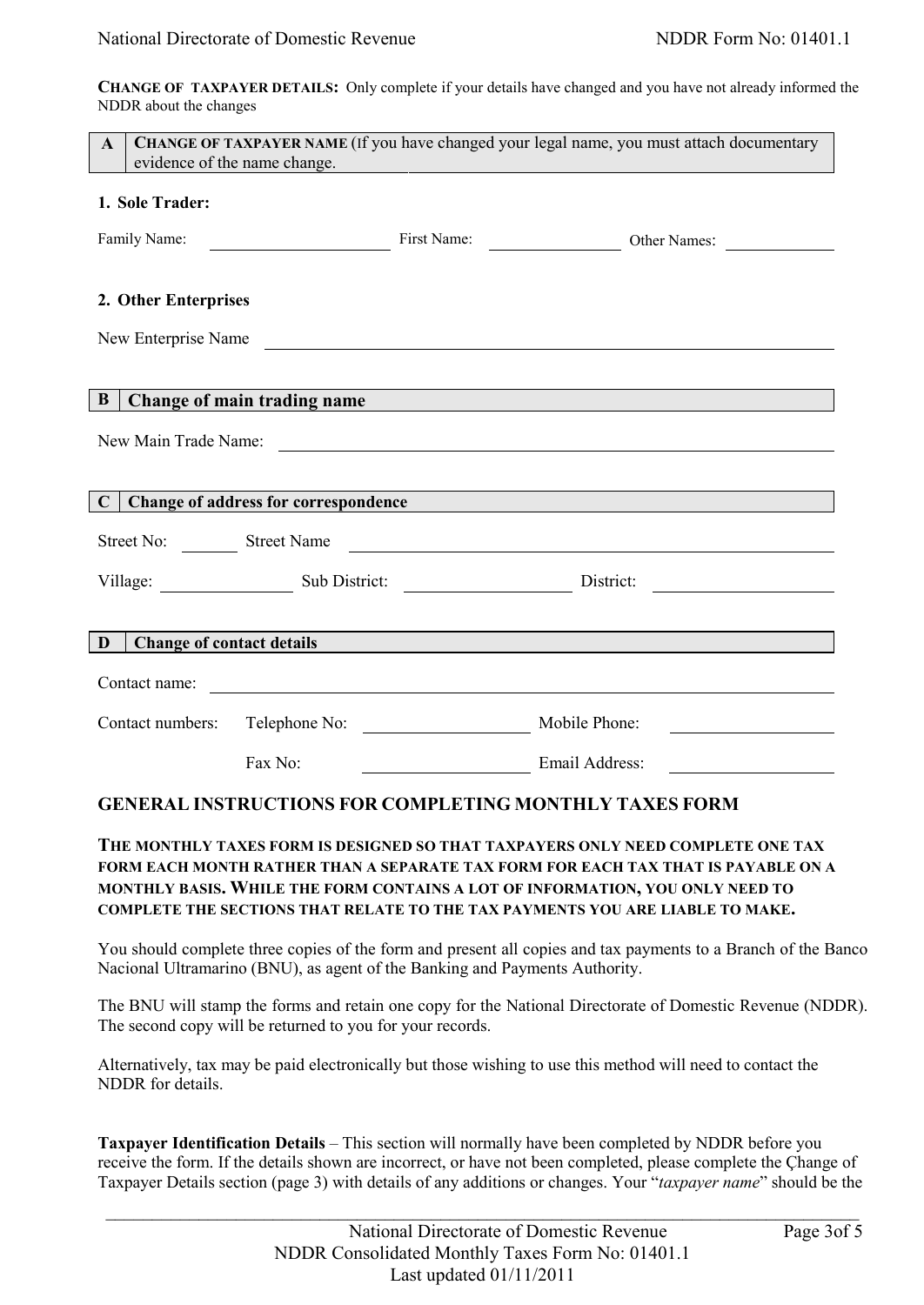legal name that appears on all your official documents or papers. If you are in business, it may be different from the name by which your suppliers or customers know you. Your "*address*" should be the physical address at which you wish to receive all notices and correspondence.

**Wage Income Tax** – Include in this section details of wages paid to your employees and of the tax you have withheld from their pay. "*Total gross wages paid during the month*" is the sum of all wages paid to **all** of your employees, whether tax was deducted or not, during the month. "*Total wage income tax withheld during the month*" is the sum of all tax deducted from the wages of all of your employees during the month. Show both amounts in \$US.

**Services Tax** – Include in this section details of your income, if any, from providing any of the services listed. "*Total sales*" is the amount of your total receipts (i.e. before deduction of any expenses) from each designated service that is subject to services tax. Show in US\$. If, however, your total receipts from all designated services in any month is less than US \$500, enter "NIL" as no services tax is payable for that month. If you expect your monthly total sales will remain below \$500 you can deregister from the services tax by contacting the NDDR. "*Services tax payable*" is calculated by multiplying the "total receipts" amount by 5% to arrive at the amount of tax payable. Show in US\$.

**Withholding Taxes** – Include in this section details of all payments in respect of which you are paying withholding tax. Residents and non-residents with permanent establishments should complete details against the relevant payment types. Other non-residents should however include details for all payment types in the last line of the table. For each payment type listed, you will need to show:

- "*Payer/recipient of payment*" should be completed as either **"P" or "R"** indicating whether you are the payer or recipient of the payment subject to withholding tax. Although most withholding taxes are required to be paid by the payer, in some cases the legal liability for withholding is imposed on the recipient who is required to "self withhold".
- "*Name and address of other party to the payment*" indicates the legal name and address of the other party(s) involved. It will be the name and address of the recipient if you are the payer, and vice versa. Where there is more than one "other party", details of those parties should be completed on a separate sheet, which should be attached to your monthly taxes form.
- "*TIN of other party*" is the tax identification number of the other party, if known.
- "*Total gross payments*" is the sum of all payments of each payment type for the month from which tax is required to be withheld.
- "*Rate*" refers to the percentage amount to be withheld from the payment.
- "*Withholding tax*" is the amount of tax withheld from the payment(s). It is the total gross payment amount in column A multiplied by the rate listed in column B.

**Annual Income Tax Installments** – Include in this section the amount of any Annual Income Tax Instalment you are paying. The Annual Income Tax Return Form Guide includes details of who is required to make instalment payments, how often those payments are required to be paid and how to calculate the instalment amounts payable.

#### **Installments - General**

Taxpayers have a liability to "pre-pay" tax on income that is not subject to final withholding or foreign taxes. The 'prepayment' is made by way of income tax installments. The installment amount is calculated as 0.5% of your monthly or quarterly total income. The frequency of the installment, monthly or quarterly, is based on the amount of total turnover in the previous tax year. All installment payments are made on the monthly consolidated tax form.

Most people who are required to pay instalments are only required to pay them quarterly. So this section would only need to be completed in those months where a payment is being made. **For example**, for any income tax year Quarterly Income Tax Year Installments are due by 15<sup>th</sup> April, 15<sup>th</sup> July & 15th October of the income tax year and the fourth and last on  $15<sup>th</sup>$  January of the following year. For those taxpayers who are required to pay installments monthly the first installment is due on  $15<sup>th</sup>$  February of income tax year and on the  $15<sup>th</sup>$  of each month thereafter with the last due on  $15<sup>th</sup>$  of January of the following year.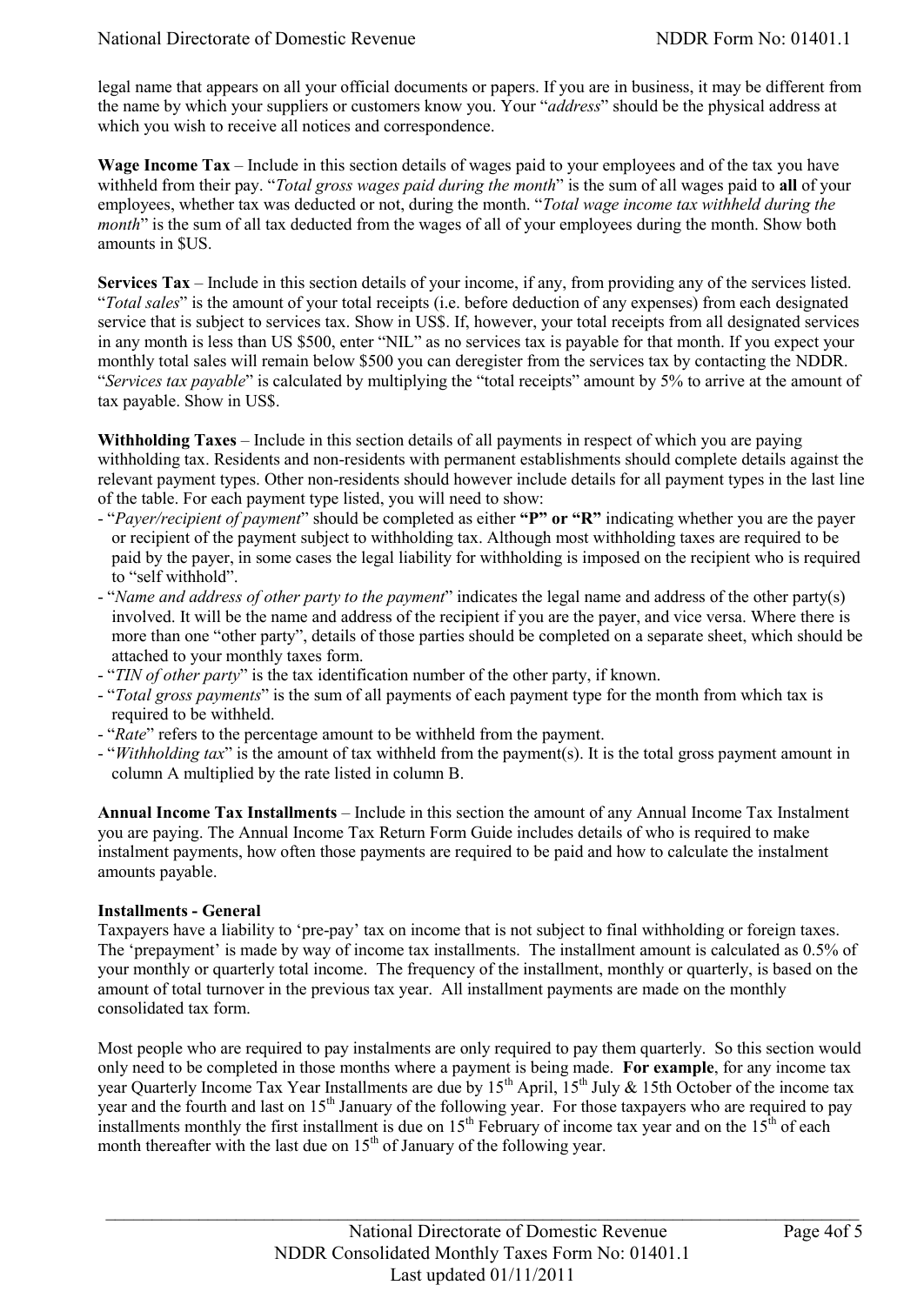#### **For Quarterly Installment Payers for an Income Tax Year**

- Your first Installment for the March quarter is paid on the March Monthly Tax Form that is due and payable by  $15<sup>th</sup>$  April of the year. The second, third and fourth installments are paid on the June, September and December Monthly Tax Form which are due on the  $15<sup>th</sup>$  of the following months.
- For an income tax year your quarterly installment is calculated as 0.5% of your total quarterly turnover.
- Place your Total Turnover for the Quarter at Line 10 of the Installment Section of this Form.
- Place your installment amount (i.e. Total Quarterly Turnover multiplied by 0.5%) at Line 20 of the Installment Section of this Form.

#### **For Monthly Installment Payers for an Income Tax Year**

- Your first monthly Installment for January is paid on your January Monthly Tax Form that is due and payable by 15<sup>th</sup> February and each subsequent installment on the 15<sup>th</sup> of each month thereafter with the last due on the December Monthly Tax Form that is due on 15<sup>th</sup> of January of the following year.
- For an income tax year your monthly installments are calculated as 0.5% of your total monthly turnover.
- Place your Total Turnover for the Month at Line 10 of the Installment Section of this Form.
- Place your installment amount (i.e. Total Monthly Turnover multiplied by 0.5%) at Line 20 of the Installment Section of this Form.

**Payment Advice** – This section should be completed with details of the tax payments you are making, after you have completed the applicable tax sections on the monthly taxes form. Payment must be made in \$US. You can make the payment in cash or by bank certified cheque. Tax payments in respect of a month are generally required to be paid by the 15<sup>th</sup> day of the following month. If the 15<sup>th</sup> is a Saturday, Sunday, or public holiday, the payment is due on the next business day. If you are only paying part of the total simply enter on the Payment Advice the amount of each tax you are paying. Remember penalties for late payment will be incurred in respect of any amounts of tax not paid by the due date.

**Declaration** – Make sure that the information you have provided on this form, particularly on pages  $1 \& 2$ , is correct before you sign and date the declaration.

# **FURTHER INFORMATION**

You can find out more information from the following sources:

- *Guide for Wage Income Tax*
- *Guide for Services Tax Guide*
- *Guide for Final Withholding Tax on Rent from Land and Buildings*
- *Guide for Final Withholding Tax on Construction Activities and Services*
- *- Guide for Income Tax Installments*

The NDDR has also produced a number of brochures to assist taxpayers in understanding and calculating their tax obligations. These brochures are available at the NDDR District offices and include information on:

- *Wage Income Tax*
- *Services Tax*
- *Income Tax*
- *Instalment Tax*
- *Withholding Tax*
- *Withholding Tax for Building and Construction Activities and Consulting Services*
- *Non-Government Organisations – General Information*
- *Registering for a Tax Identification Number (TIN)*

In addition, full copies of rulings, guides and other information may be downloaded from the MOF Website located at: *[www.mof.gov.tl/taxation](http://www.mof.gov.tl/taxation)*